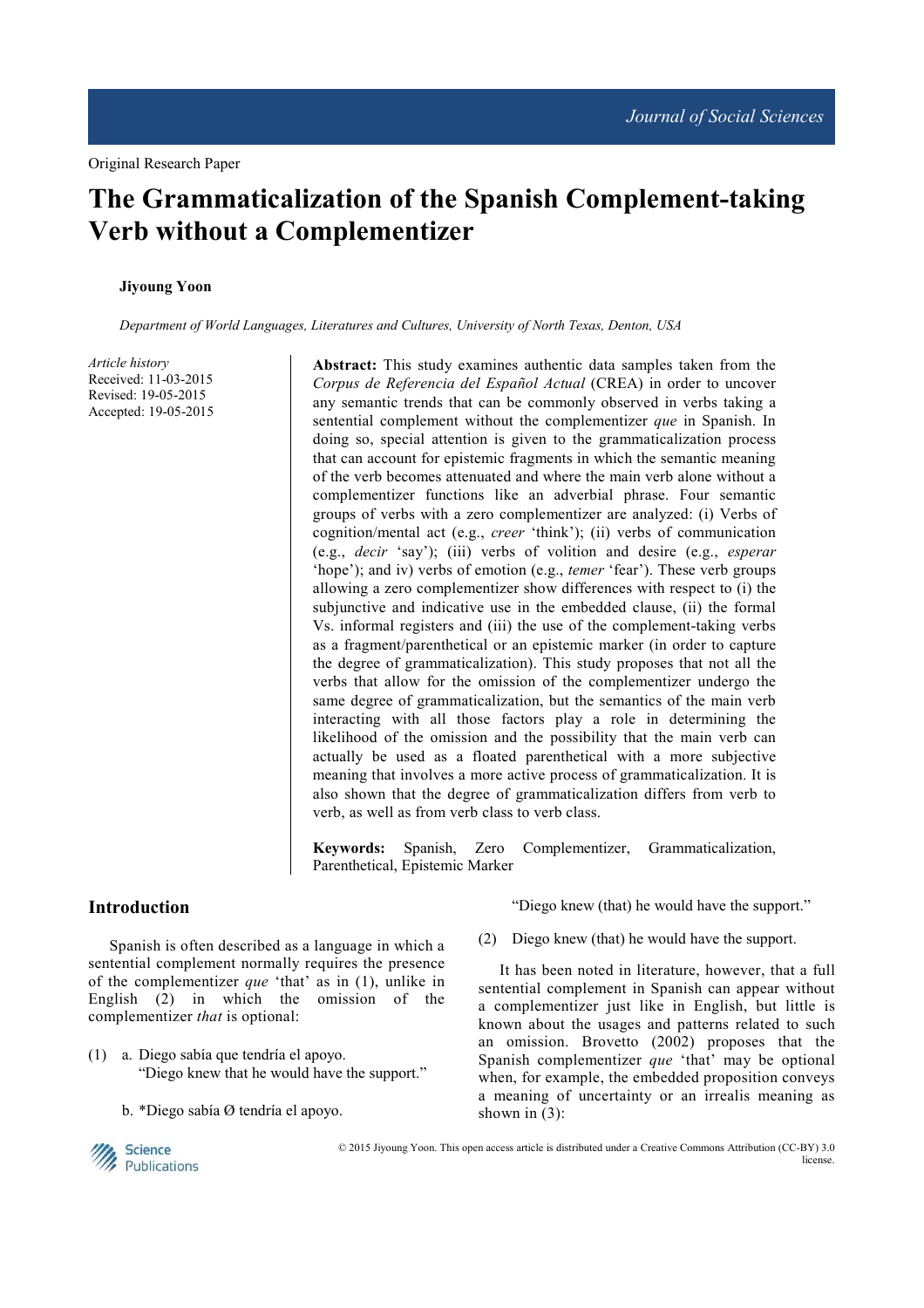(3) Espero (que) se solucionen pronto los problemas causados por el huracán. "I hope (that) the problems caused by the hurricane will be solved soon." (example taken from Brovetto (2002)

Although this observation gives us an insight into the phenomenon studied, the example in (4), taken from the CREA corpus collected by the Real Academia Española, shows that the embedded proposition does not necessarily have to convey an irrealis meaning to allow for the zero complementizer:

(4) Entonces yo digo Ø siempre me encantó. De chiquilla tenía facilidad para dibujar, en vacaciones era mi hobby.

 "Then I say Ø I always loved it. Since I was little, I had the ability to draw; on vacations it was my hobby.'

(CREA, oral data, Costa Rica)

The main verb *decir* 'to say' (in *yo digo* 'I say') has a sentential complement that denotes a realis meaning (*siempre me encantó* 'I always loved it'), but the omission of the complementizer *que* is still possible. This leads us to think that the zero complementizer phenomenon in Spanish is more complex than one might have thought from simple observations and intuition and that more comprehensive studies tackling this topic are needed.

This study examines authentic data samples taken from the *Corpus de Referencia del Español Actual* (CREA) in order to uncover any semantic trends that can be commonly observed in verbs taking a sentential complement without a complementizer. In doing so, special attention will be given to the grammaticalization process that can account for epistemic/evidential/evaluative fragments (Thompson, 2002) in which the semantic meaning of the verb becomes attenuated and where the main verb alone without a complementizer functions like an adverbial phrase. Examples are given in Spanish (5) and English (6):

- (5) Somos hermanas del alma, creo. "We are sisters of the spirit [soul mates], (I) think." (CREA, oral data, México, 1999)
- (6) A man would never do that. Because, number one they pick out, ..I think.. more vulnerable people. (adapted from example (18), Kärkkäinen, 2007)

In both examples (5) and (6), the verb *creo* and *I think*, respectively, are interpreted as adverbial phrases such as *en mi opinión/in my opinion*.

What this study will show, however, is that not all the main verbs that allow for the omission of the complementizer *que* are undergoing the same degree of the grammaticalization process, but that the semantics of the main verb plays a certain role in determining the likelihood that the main verb can actually be used as an epistemic marker with a more subjective meaning involving a more active process of grammaticalization (cf. Traugott, 1995). At the same time, it will be shown that Spanish and English exhibit different patterns and usages of the zero complementizer, although some similarities are also found between the two languages. In the next section, I will briefly present the concept of grammaticalization. Section 3 examines some possible factors favoring the deletion of the complementizer in Spanish which have been discussed in some of the previous work. Section 4 presents sample data from the CREA and analyzes various conditions and contexts that are related to the omission of the complementizer, such as main verb types, formal and informal registers, a parenthetical use of the complement-taking verb without a complementizer and the subjunctive Vs. indicative mood in the embedded clause. Finally, section 5 summarizes the main findings of this study and suggests possible direction for future research.

# **The Concept of Grammaticalization**

Grammaticalization is the set of semantic and structural processes, by which constructions involving particular lexical items are used with increasing frequency and gradually become new grammatical constructions over time (Bybee *et al*., 1994; Traugott, 2003; Torres-Cacoullos, 2011; Torres-Cacoullos and Walker, 2011). For instance, it is well known that the phonetic reduction of the future expression *(BE) going to*  to *gonna* indicates decreased analyzability (that is, increased autonomy) of a new single unit *gonna* over time (Bybee, 2006).

Sentential complement-taking [subject-verb] constructions in English without the complementizer *that* have also drawn much attention from researchers as structures in which a grammaticalization process is involved. A collocation-based perspective maintains that the frequent collocations of main-clause subjects and verbs (e.g., *I think, I believe and I guess*) without complementizers have been reanalyzed as discourse markers that are interpreted as epistemic adverbials instead of functioning as main clauses (Thompson and Mulac, 1991). In this context, the concept of the complementation becomes blurred since "the complement overrides the main clause and the main clause is there to provide speaker stance towards the assessments, claims, counterclaims and proposals" (Thompson, 2002). This view is known as a fragment analysis in which the subject (which is typically the firstperson singular) and the complement-taking matrix verb together function like an epistemic/evaluative adverbial fragment and a floated parenthetical (e.g., *in my opinion*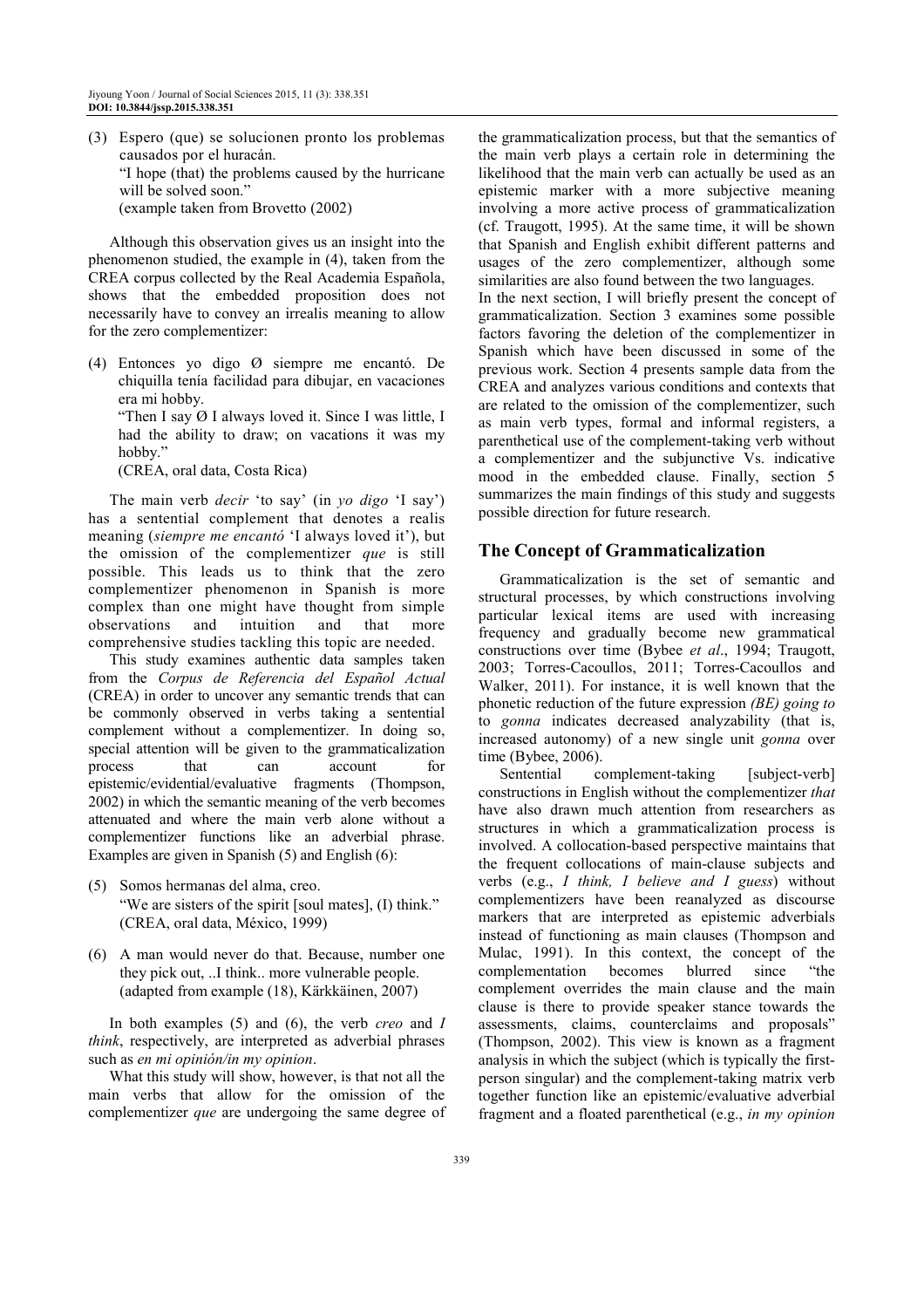for *I think*) rather than as a main verb governing an embedded sentence as its direct object complement (Thompson, 2002):

(7) I can't even believe Ø I just said that. (example taken from the *Quebec English Corpus* in Poplack *et al*., 2006)

Although primary attention has been drawn mainly to verbs of cognition or mental act, some other frequencybased approaches (Poplack *et al*., 2006) also identify main-clause verb types in the complementizer construction. They found that *think, know* and *say* account for 63% of all the data while *guess, tell, remember, find* and *realize* account for 19%. Interestingly enough, however, their findings suggest that there is no correlation between token frequency and the rate of *that* (Vs. zero complementizer). In other words, frequency is not necessarily a decisive factor that triggers more use of the zero complementizer with those verb types (see discussions in Gonzálvez-García (2014) for arguments against a fragment analysis in support of the lack of correlation between frequency and zero complementizer).

On the other hand, multivariate analyses of factors favoring the zero complement tackle all the possible factors (in addition to the semantics of the matrix verbs) that can contribute to the grammaticalization process in which the omission of the complementizer occurs (Torres-Cacoullos and Walker, 2011). Some of the common factors contributing to the omission of the complementizer are, for example, (i) matrix clause subjects such as *I* or *you*; (ii) a co-referential pronoun between the complement clause and the matrix clause subject (e.g., *I think I got it right*) (Posio (2011; 2013; 2014) for the detailed discussions about the expression of the first (and the second) person singular subject pronouns in Spanish in relation to verb semantics and grammaticalization); (iii) the absence of intervening elements between the matrix and complement clause (e.g., *I remember my mother used to* […] Vs. *I remember on Sunday, my mother used to* […]); and, iv) the absence of main-clause adverbials (e.g., *I still think Ø he is innocent* Vs. *I think Ø he is innocent*). Based on their findings, Torres-Cacoullos and Walker (2011) suggest that the omission of the complementizer *that* occurs when there is less semantic content in the main clause and the two clauses (main and embedded) together act more like a single proposition.

Given that I have presented some of the approaches to the zero complementizer phenomenton in English in relation to grammaticalization, frequency and variable analyses, in the next section, I will focus on the omission of the complementzier *que* in Spanish and its

differences-and similarities-with what has been discussed in some of these previous studies.

## **Omission of the Complementizer** *que* **in Spanish**

It has been noted that there are some differences between the zero complementation in Spanish and English (Llinàs-Grau and Fernández-Sánchez, 2011). In Spanish, some researchers mention that it is normally the subjunctive mood of the embedded clause that allows *que* to be omitted (Brovetto, 2002; Llinàs-Grau and Fernández-Sánchez, 2011):

(8) Deseamos (que) tenga usted una we wish (that) have-SUBJ you a feliz estancia. happy stay "We wish you a nice stay" (example [19] from Llinàs-Grau and Fernández-Sánchez, 2011)

But at the same time, there has been an observation that the omission of *que* can occur if the indicative mood of the embedded clause conveys an irrealis meaning in the form of conditional or future tenses (Brovetto, 2002):

(9) Dijo (que) llegaría tarde a la he-said (that) he-arrive-IND-Cond. late to the reunión. meeting "He said (that) (he) would be late to the meeting." (example [3b] taken from Brovetto (2002))

Brovetto (2002) hypothesizes that one can then expect to find the omission of *que* with verbs in the complement clause in the subjunctive mood rather than in the indicative mood (although the omission may be still possible in some cases) because the subjunctive mood is associated with unreality or possibility. Interestingly, she notes that the absence of *que* is not usually possible with verbs of utterance such as *decir* 'say' or with factive verbs such as *confesar* 'confess', *admitir* 'admit' and *jurar* 'swear' if the embedded clause denotes a realis meaning, but she also mentions that with these types of verbs, the omission can occur if the indicative mood of the embedded clause conveys an irrealis meaning as in (9).

As will be observed in the following section, however, many examples found in the CREA corpus show that it is not necessarily the subjunctive mood, or the irrealis meaning conveyed by the indicative mood, that triggers the omission of the complementizer in Spanish: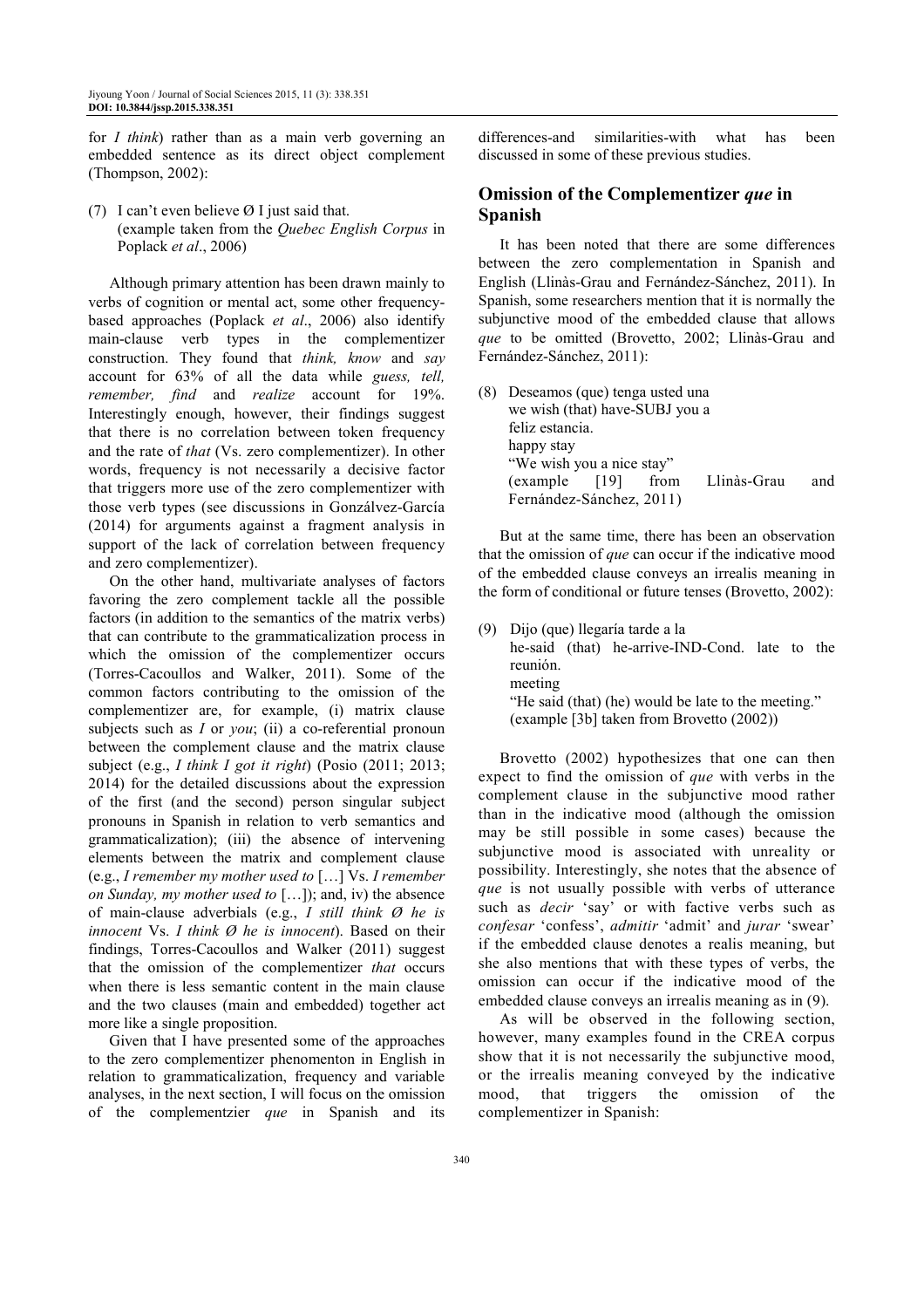(10) De Tschaikovsky, el dúo de "Vodemon" y "Yolanta" en la ópera de este último título, que confieso Ø escuché por primera vez y que es reflejo de la tensión […]. "The duet of "Vodemon" and "Yolanta" of Tschaikovsky in the opera of this last title, which (I) confess Ø I heard for the first time and that it is reflection of the tension […]." (CREA, newspaper/magazine, Spain, 1988)

Example (10) shows that the embedded sentence *escuché por primera vez y que es reflejo de la tensión* 'I heard for the first time and that it is reflection of the tension' indeed denotes a realis meaning, but the omission of the complementizer *que* is still possible with the matrix verb *confesar* 'confess'. I will show in the following section that the CREA data analysis suggests that it is not necessarily the mood or the irrealis meaning of the embedded clause itself, but certain classes of main verbs that tend to allow for the omission of the complementizer and depending on which verb type, either the subjunctive or indicative mood can appear in constructions with the zero complementizer.

In fact, the wide range of semantic types of matrix verbs in Spanish has been noted as one of the differences between Spanish and English in some literature. The semantic group of verbs that allow the zero complementizer in Spanish is not limited to the so-called bridge verbs as in English, but includes many other types of predicates. For the matrix verbs that can typically occur without a complementizer, the previous studies usually mention verbs of propositional attitude such as the 'suppose' class of verbs (e.g., *suponer* 'suppose,' *dudar* 'doubt,' *parecer* 'seem'), emotion verbs such as the 'lament' class of verbs (e.g., *lamentar* 'lament,' *preocuparse* 'be worried,' *alegrarse* 'be glad,' *sentir* 'be sorry') and verbs of volition and desire (e.g., *querer* 'want,' *desear* 'desire,' *esperar* 'hope'), all of which usually take the subjunctive in their embedded clause (Delbecque and Lamiroy, 1999; Brovetto, 2002; Llinàs-Grau and Fernández-Sánchez, 2011) (The list of verbs also mostly coincides with the semantic groups of verbs taking infinitival complement constructions in Spanish, proposed in Yoon (2004)):

(11) Ellas, supongo, estaban deslumbradas ante una persona... una mujer que hacía lo que le venía en gana

 "They were, (I) guess, dazzled before a person… a woman who was doing what she wanted to do." (CREA, testimonial, Mexico, 2002)

(12) Lamento (que) no estés I-lament (that) not you-be-SUBJ-2PS contenta con tu trabajo. happy with your job

 "(I) lament (that) you are not happy with your job." (example taken from Torrego (1983) cited in Brovetto (2002))

(13) La imagen de Cristo es una copia del famoso escultor danés Thorvaldsen, que espero Ø le guste. "The image of Christ is a copy of the famous Danish sculptor Thorvaldsen, which (I) hope Ø you like." (CREA, novel, Costa Rica, 1996)

The fact that the omission of the complementizer in Spanish relies heavily on the semantics of the matrix verb is different from English. These semantic classes of the matrix verb in Spanish are an important basis on which the CREA data samples of this study are drawn, but as we will see, one extra verb class will be added to the list, namely, verbs of communication such as *decir* 'say' and *confesar* 'confess', based on the data samples found in the CREA:

(14) Por eso yo digo Ø yo estoy en la tesis de Otón Solís y de Eduardo Lizano, que son liberacionistas. "For that reason I say  $\varnothing$  I am in the thesis of Otón Solís and of Eduardo Lizaono, who are women's libbers."

(CREA, oral data, Costa Rica)

It has also regularly been noted that the omission of the complementizer in Spanish occurs more often in formal contexts than in informal ones, unlike in English (Demonte and Fernández-Soriano, 2009). This is an interesting observation since in English, the omission of the complementizer typically occurs in more informal settings:

(15) Le ruego Ø lo tenga to you I beg it have-SUBJ en cuenta para el fututo. into account for the future "(I) beg you  $\varnothing$  you take this into account for the future<sup>'</sup> (Demonte and Fernández-Soriano (2009), example from footnote 16)

The following section will show, however, that the zero complementation in Spanish actually occurs regularly in informal contexts too, but one may find more omission in formal contexts especially with the volition verb type such as *rogar* 'beg' and *suplicar* 'request, beg'. Other verb types such as verbs of cognition (e.g., *creer* 'think'), verbs of emotion (e.g., *temer* 'be afraid') and verbs of communication (e.g., *decir* 'say') appear to allow the omission of the complementizer regardless of whether the register is formal or informal: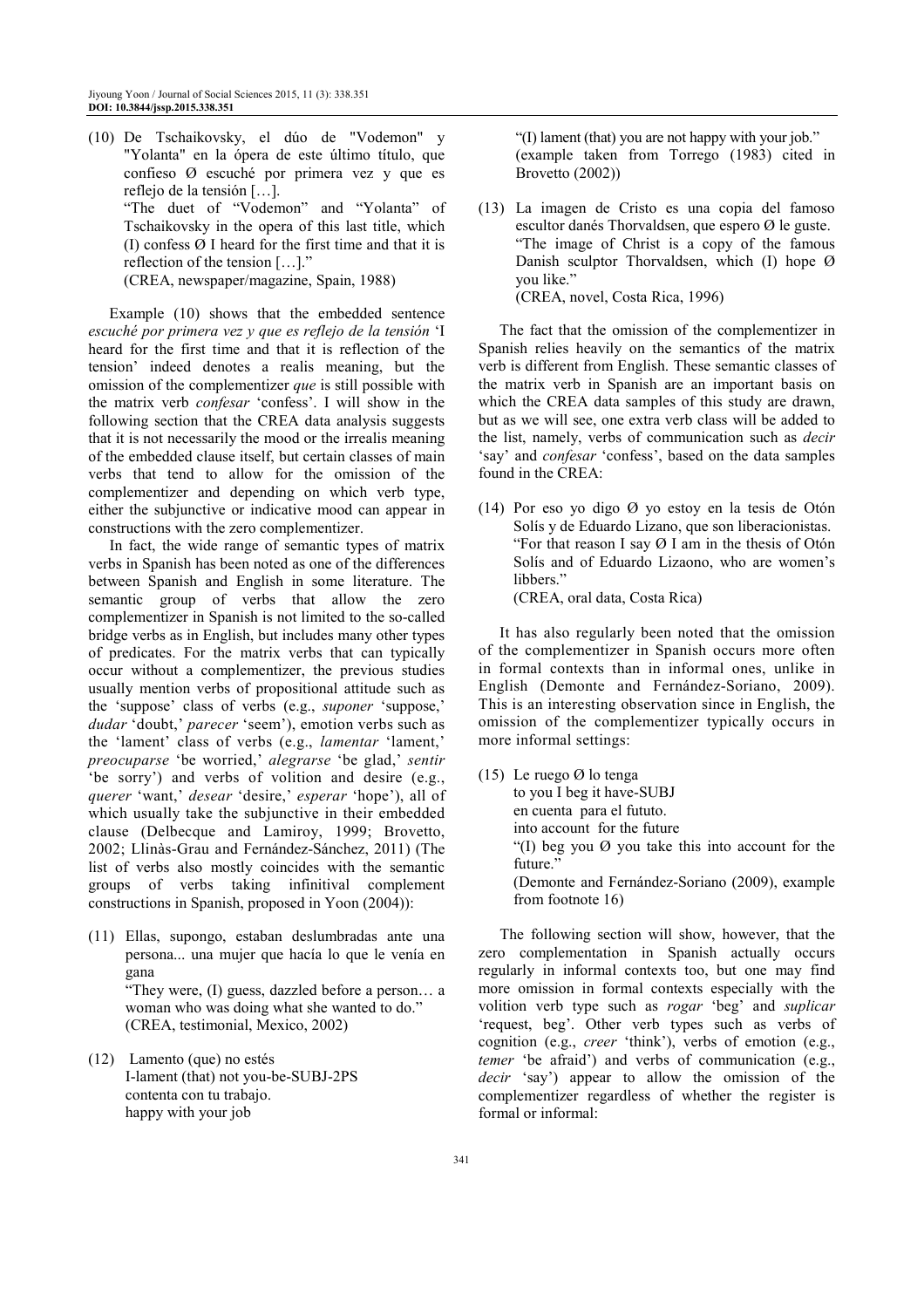- (16) Nadie se dio cuenta de que había jugado sin fondos, cosa que, supongo, hubiera escandalizado cuando menos a mis primos. "Nobody realized that he played without funds, which, (I) suppose, would have shocked my cousins." (CREA, novel, México, 1979)
- (17) Vivir para ser ejemplo, para cosechar alegrías y abrazos de personas que de todo corazón te dicen Ø te quiero […] "To live in order to be a role model, in order to gain happiness and hugs from people who say to you from the heart (that) I love you […]" (CREA, essay-blog EFÍMERO, Costa Rica, 2003)

Example (16) represents an informal register (in a novel) in which a first person narrates a story in an informal tone (as shown in the phrase *cosa que* 'a thing that'), but the complementizer is not used, as the verb *supongo* 'I suppose' here functions like an epistemic marker. In (17), the informal register is indicated in the use of the clitic pronoun *te* 'to you-informal' in *te dicen* 'they say to you', as we observe again the omission of the complementizer.

So far, we have observed some interesting differences of Spanish and English in regard to the omission of the complementizer, but in fact, there are still some similarities between the two languages. For instance, just like in English, sentential complements without the complementizer *que* in Spanish commonly occur with the first person subject of the matrix verb (cf. Traugott, 1995; Torres-Cacoullos and Walker, 2011).

(18) Y *yo creo*, estoy convencida que […] la labor de estos hombres, como en el caso de Omar Dengo, estuvo estrechamente ligada en su origen. "And I think, I am convinced that […] the labor of these men, just like in the case of Omar Dengo, was closely linked to their origin." (CREA, oral data, Costa Rica)

A similar tendency is found in English: Among the three highest-frequency lexical types (*think, know* and *say*), *think* is mainly restricted to first-person singular present tense (Torres-Cacoullos and Walker, 2011). In fact, I mentioned in the previous section that a collocation approach to zero complementation postulates that certain frequent collocations of mainclause first-person singular subjects and verbs in English (e.g., *I guess*, *I think*) function as epistemic adverbials and parentheticals (i.e., *I guess* and *I think* interpreted as 'in my opinion') rather than as main clauses taking a complement clause (Thompson and Mulac, 1991). The same seems to hold true for Spanish where one finds the omission of the

complementizer with the first-person singular subjects more often than other types of subjects (Travis 2006; Vázquez Rozas 2006; Posio, 2011; 2013; 2014). For instance, y*o creo/creo* '(I) think' and *yo digo/digo* '(I) say' seem to have been re-analyzed as epistemic markers that may serve a multitude of meta-discoursal functions, such as hedging the information provided in the complement clause. They can occur sentenceinitially, medially between pauses and sentencefinally, just like adverbs that can freely occur in various syntactic positions in a sentence.

The following section, based on the observations of differences and similarities delineated so far, will provide a more detailed analysis of the zero complement-taking verbs in Spanish. In doing so, special attention will be given to (i) the semantic types of the matrix verbs; (ii) the irrealis Vs. realis meaning of the embedded sentence, that is, whether the subjunctive (irrealis meaning) is indeed the preferred mood of choice for the zero complementizer; (iii) the formal Vs. informal registers (to see whether or not the formal context is indeed a preferred factor contributing to the omission of the complementizer; and (iv) the use of the complementtaking verbs without complementizer as a fragment or an epistemic marker (in order to capture the degree of grammaticalization). I will show that not all of the observations made in the previous studies necessarily represent all the data samples collected from the CREA database, which, therefore, warrants some revision of the hypotheses regarding the omission of the complementizer in Spanish.

# **The Semantics of the Main Verbs and the Omission of the Complementizer**

This section analyzes the authentic data sample drawn from the CREA corpus, giving special attention to the semantics of the matrix verbs. As mentioned in the previous section, the semantics of the matrix verbs in Spanish include a wider variety of verb types than in English. This study, based on previous studies, analyzes four semantic groups of verbs that allow the zero complementizer: (i) Verbs of cognition/mental act (*creer* 'think, believe', *pensar* 'think' and *suponer* 'guess'); (ii) verbs of communication (*decir* 'say' and *confesar* 'confess'); (iii) verbs of volition and desire (*esperar* 'hope', *rogar* 'beg', *desear* 'desire', *pedir* 'ask', *suplicar* 'request, beg', *solicitar* 'request' and *recomendar* 'recommend'); and (iv) verbs of emotion (*lamentar* 'lament' and *temer* 'fear') (Many of these verbs are those verbs that have often been mentioned in the previous studies as typical verbs taking a zero complementizer in Spanish (Brovetto, 2002; Travis, 2006; Vázquez Rozas, 2006)).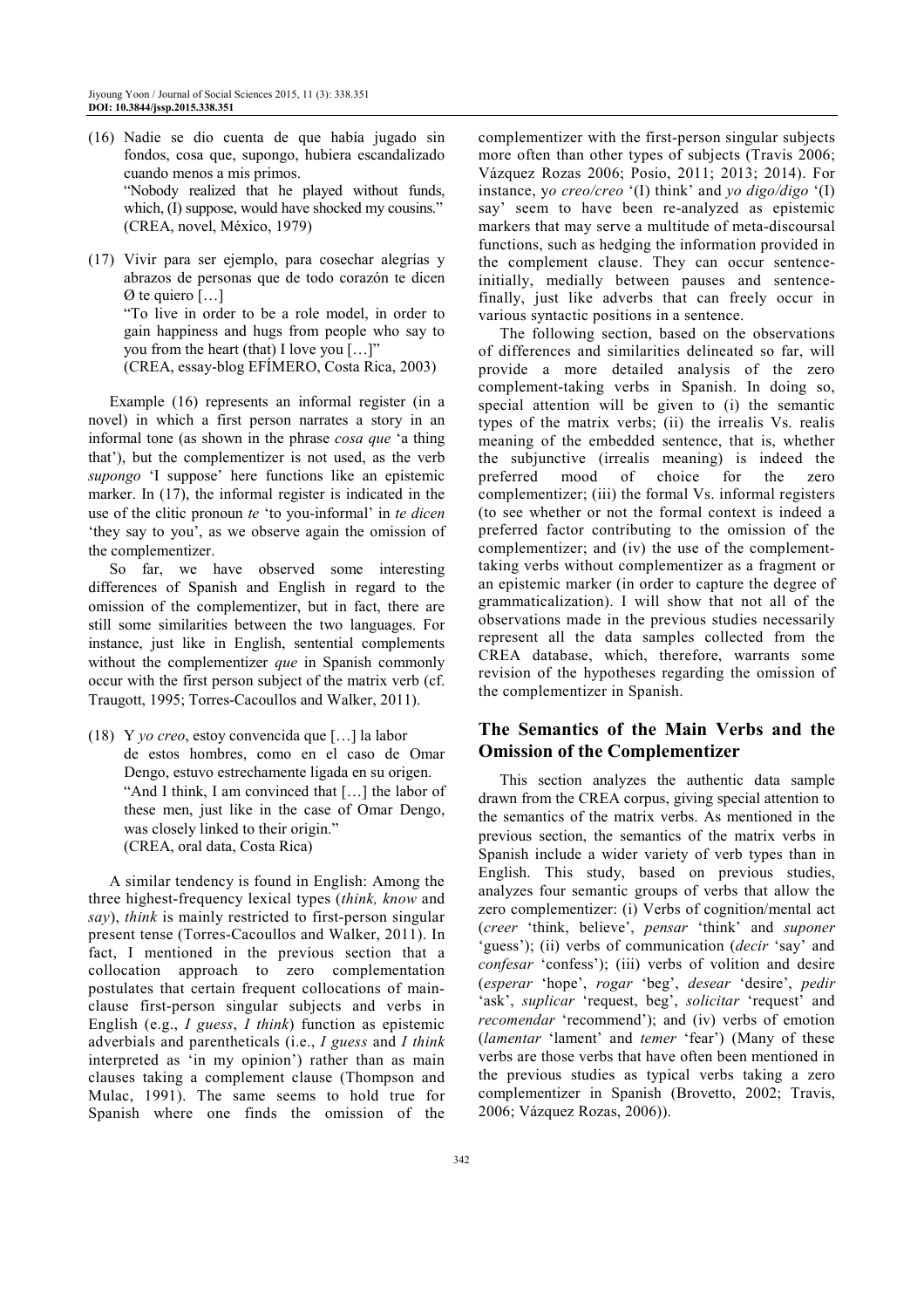The sample data extracted from the CREA are comprised of verbs in the present tense conjugated mostly for first person singular subjects, as one expects to find more zero complementation with first person singular subjects. Although the collected data were not subject to fine-grained statistical analysis, the sample data that were included in the figures were collected from the entire country selected when the CREA allowed for the retrieval of all the examples (for example, all the data from Costa Rica and Mexico that have a construction containing a string of '*creo* 'I think' +  $\varnothing$  + finite complement clause') in order to find the general patterns of the omission (In the case of communication verbs, there were too many examples found in a particular dataset and they could not all be retrieved, so the sample set was narrowed down to particular genres (such as 'newspaper/magazine' and 'oral') taking into account both formal and informal registers). The only verb group that included other country (Spain) in its figures is emotion verbs in which not enough data were found in the dataset of Costa Rica and Mexico only. Note that although the figures themselves are limited to the particular datasets, illustrated examples also include another country as well. Given that the main purpose of this study is to observe and find the general tendency of the omission of the complementizer in Spanish, no particular claims will be made in regards to frequency (at least in a statistical sense) or dialectal variations.

#### *Verbs of Cognition/Mental Act*

Data for three cognition verbs that are commonly used without a complementizer were extracted mainly from the CREA database of Costa Rica (all the data) and Mexico (all the data): *creo* 'I believe', *pienso* 'I think' and *supongo* 'I suppose, I guess'. Table 1 shows the distribution of these three verbs that take the zero complementizer Vs. the *que* complementizer in the CREA corpus. It is interesting to observe that the frequency of the cognition verbs that occur in the corpus varies depending on the verb type: *supongo* 'I suppose, I guess' shows a higher rate of omission (30.54%) than *creo* 'I think' (4.96%) and *pienso* 'I think' (10.3%).

The omission of the complementizer is commonly observed in both formal (as in all the (a) examples in [19-21]) and informal registers (all the (b) examples in [19-21]. Note that the degree of formality of register for each data sample is indicated for some of the oral data in the CREA database (but not usually for written database), which is also copied and written for the examples of oral data:

#### (19) *creo* **'I think/I believe':**

 a. Pero no se trata, creo, ahorita, de entrar en aspectos jurídicos, porque hubo mucha oportunidad, como bien lo dijo el Senador Aladro […]

 "But it is not, (I) think, about the issue of getting into legal aspects, because there was a lot of opportunity, just like what Senator Aladro said […]."

 (CREA, oral data, Mexico, Public session of Senate House, formality  $=$  high)

 b. Y yo creo, Ø estoy convencida que en gran medida este la labor de de estos hombres, como en el caso de Omar Dengo, estuvo estrechamente ligada en su origen y en su motivación […]

 "And I think, Ø I am convinced that overall, the labor of these men, just like in the case of Omar Dengo, was closely linked in its origin and in its motivation […]"

 (CREA, oral data; face-to-face conversation, Costa Rica, formality  $=$  low)

#### (20) *pienso* **'I think':**

 a. Yo pienso yo me sentí ofendido por dos razones bueno, en primera instancia porque yo soy Primero, porque estamos entre profesionales.

 "I think Ø I felt offended for two good reasons, first of all because I am Primero, because we are among professionals."

 (CREA, oral data; face-to-face conversation/interview, Costa Rica, formality = high)

 b. Por razones de comodidad, decidí llevarme a la niña primero. Era más pequeña que su hermano y su carne, pienso, sería más suave.

 "For reasons of convenience, I decided to take the girl first with me. She was smaller than her brother and her flesh, (I) think, would be softer."

 (CREA, novel [*El más violento paraíso* by Alexánder Obando Bolaños, Costa Rica, 2001,  $formality = low$ )

#### (21) *supongo* **'I suppose/I guess':**

 a. Muchas satisfacciones y lo necesario para vivir, crecer, y educar a nuestros tres hijos, una casa propia, más de 15,000 clientes que, supongo, quedaron satisfechos, […]

 "Many pleasures and that which is necessary to live, raise and educate our three sons, our own house, more than 15,000 clients who, (I) suppose, were satisfied, [...]

(CREA, newspaper/magazine, Mexico, 1996)

 b. Parte de la construcción de nuestra personalidad, supongo, es la estructuración de la distancia que necesitamos que haya entre nosotros y esas imágenes. "Part of the construction of our personality, (I) suppose, is the structuralization of the distance that we need that exists between us and these images." (CREA, novel [*La forma del silencio* by María Luisa Puga], Mexico, 1987)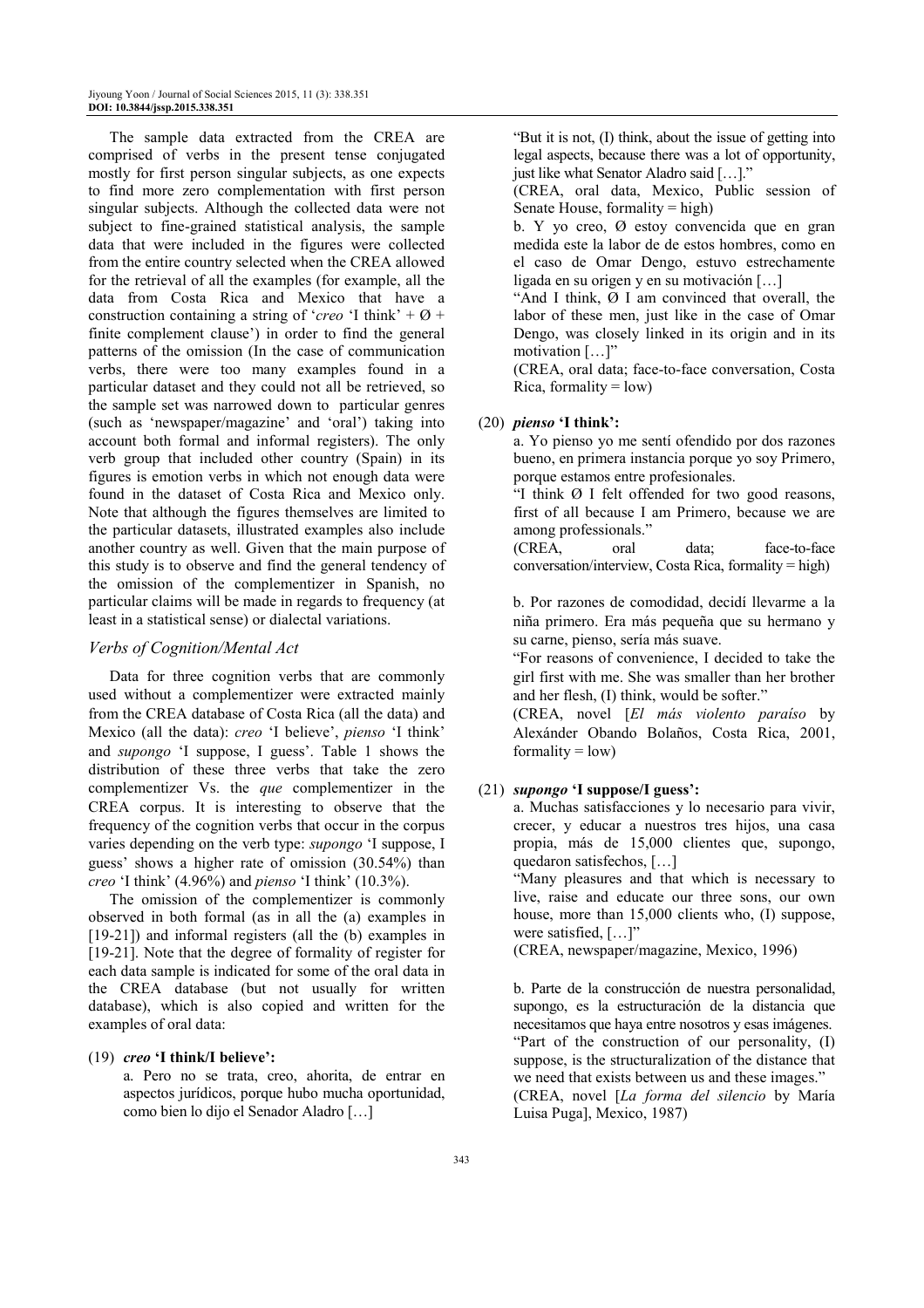|         | Zero complementizer | <i>Oue</i> complementizer | Total        |  |
|---------|---------------------|---------------------------|--------------|--|
| Creo    | 141 (4.96%)         | 2702 (95.04%)             | 2843 (100%)  |  |
| Pienso  | $45(10.3\%)$        | 392 (89.70%)              | 437 (100%)   |  |
| Supongo | 51 (30.54%)         | $116(69.46\%)$            | $167(100\%)$ |  |
| Total   | 237 (6.88%)         | 3210 (93.12%)             | 3447 (100%)  |  |

Table 1. Distribution of cognition verbs with the zero complementizer Vs. the *que* complementizer in the CREA

Cognition verbs such as *creo* 'I think/believe', *pienso* 'I think' and *supongo* 'I guess/suppose' that occur with the zero complementizer indeed do not appear to be restricted to formal contexts (such as a public speech, formal oral interviews and newspaper articles), but they also freely occur in informal contexts (such as an informal interview and oral conversations, narrations in a novel). Interestingly, this semantic verb group also shows many attested examples in which the matrix verbs are used as epistemic fragments and parentheticals, acquiring a more subjective meaning of evaluative/epistemic adverbs (e.g., *en mi opinion* 'in my opinion'). As will be shown in the following subsections, the fragment usage of the matrix verb with the zero complementizer in other semantic groups of verbs is not as common as is the case with cognition verbs; therefore, verbs of cognition/mental act/propositional attitude can be said to be undergoing a high degree of grammaticalization, as shown in examples (22-24), in which the verbs used as epistemic parentheticals freely occur sentence-medially between pauses ([a] examples) and also sentence-finally after a pause ([b] examples) (Gonzálvez-García (2014) for the discussions of the use of cognition verbs as parentheticals and epistemic markers):

#### (22) *creo* **'I think/I believe' as a parenthetical**:

 a. Les tengo que reportar un evento que, creo yo, denota un cambio importante en el rumbo para varios cientos o miles de pequeños y medianos negocios familiares.

 "I have to report an event to them that, I think, denotes an important change in the direction for several hundred or thousands of small and medium-sized family businesses."

(CREA, newspaper, Mexico, 2000)

 b. El fútbol me gusta demasiado, creo. "I like soccer too much, (I) think."

(CREA, newspaper, Costa Rica, 1997)

#### (23) *pienso* **'I think' as a parenthetical**:

 a. La mujer tiene derecho, yo pienso, al trabajo, y a veces el deber, y además la necesidad en estas épocas, ¿verdad?

 "Women have a right, I think, to the job and sometimes the obligation and even the necessity nowadays, right?"

 (CREA, oral data; face-to-face conversation/interview, Costa Rica)

 b. Yo, que nunca he dado gran importancia a los olores, y mucho menos a los perfumes, me dejo impresionar por su aroma. Demasiado dulce, pienso. "I, who have never given much importance to smells and much less to perfumes, let myself be impressed by her scent. Too sweet, (I) think." (CREA, novel [*María la noche* by Ana Cristina Rossi], Costa Rica, 1985)

#### (24) *supongo* **'I suppose/I guess' as a parenthetical:**

 a. […] desde luego, me gustaba cantar, y quienes me oían lo apreciaban, supongo, pero quienes conozcan mi música en la actualidad acaso se verían sorprendidos.

 "[…] of course, I like to sing and those who heard me appreciated it, (I) guess, but those who know my current music, perhaps they would look surprised." (CREA, testimonial [*Y si quieres saber de mi pasado* by Chavela Vargas], Mexico, 2002)

 b. Hay informaciones sociales o políticas que, de ser de dominio público, causarían una desestabilidad mayor, supongo.

 "There is social or political information that, being of public domain, would cause a major instability, (I) suppose."

(CREA, newspaper/magazine, Mexico, 1996)

It is also noteworthy that verbs of cognition without a complementizer normally appear with an embedded clause in the indicative mood, not subjunctive, as attested to in all the examples (19-24).

#### *Verbs of Communication*

This section analyzes two verbs of communication commonly found without a complementizer: *digo* 'I say' and *confieso* 'I confess'. Table 2 presents the proportions of how many examples of *digo* 'I say' and *confieso* 'I confess' take the zero complementizer and the *que*  complementizer in the CREA corpus, limiting the dataset to two countries in order to make the manual counting process manageable. Token frequencies indicated in Table 2 are based on the dataset of Costa Rica (all the data for *digo* and *confieso*) and Mexico (partial data including informal and formal registers [oral data, newspaper and magazine] for *digo* and all the data for *confieso*). Some of those examples presented in (25-33) include data from countries other than Costa Rica and Mexico for the purpose of illustration.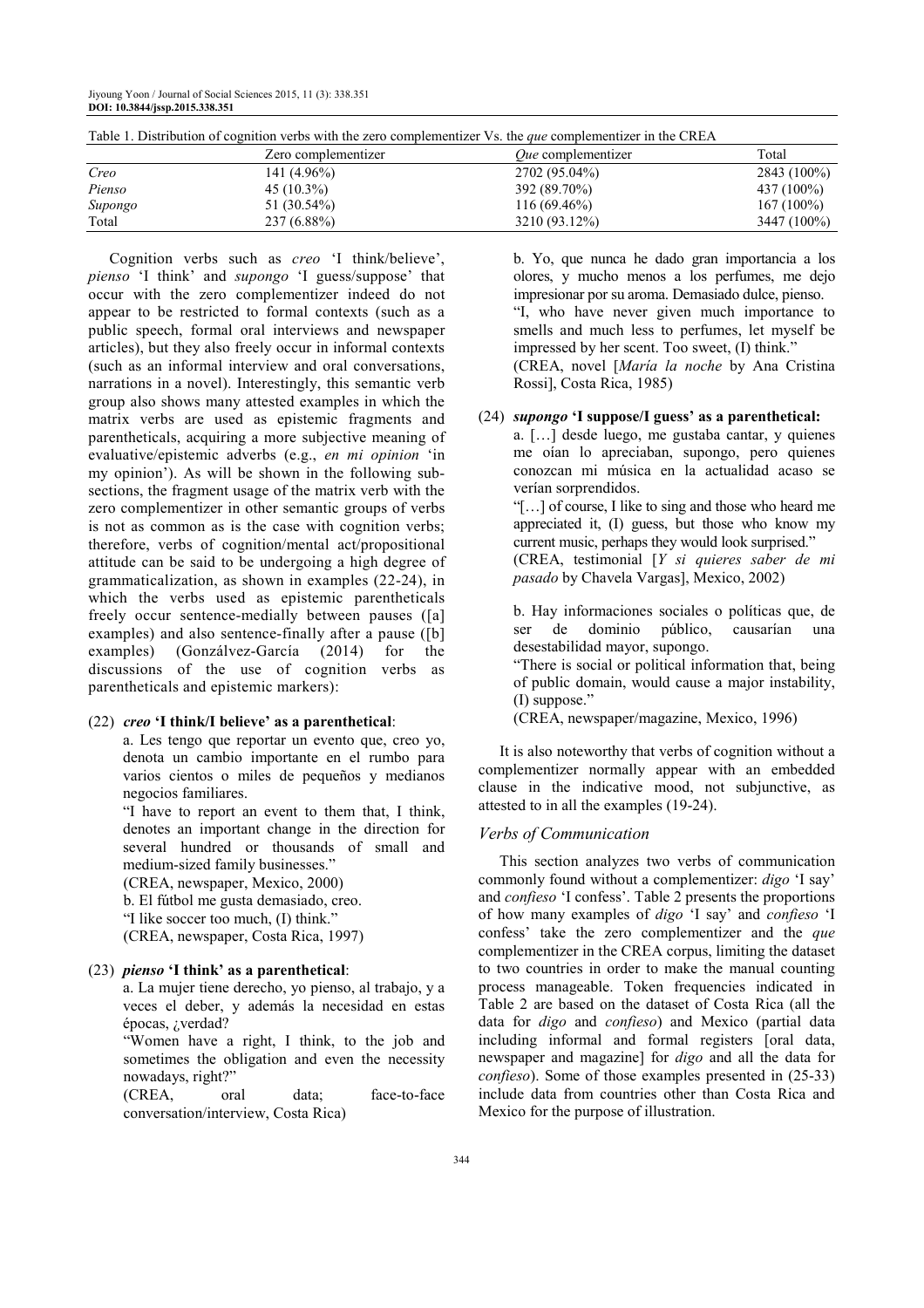|          | Zero complementizer | <i>Oue</i> complementizer | Total        |
|----------|---------------------|---------------------------|--------------|
| Digo     | $102(37.64\%)$      | $169(62.36\%)$            | 271 (100%)   |
| Confieso | $12(5.97\%)$        | 189 (94.03%)              | $201(100\%)$ |
| Total    | 14 (24.15%)         | 358 (75.85%)              | 472 (100%)   |

Table 2. Distribution of communication verbs with the zero complementizer Vs. the *que* complementizer in the CREA

It is noteworthy that *digo* 'I say, I mean' appears without a complementizer much more frequently (37.64%) than *confieso* 'I confess' (5.97%). As it will be shown, the sample data from the CREA database suggest that these two verbs behave differently although some similarities are also observed. They are similar in the sense that both verbs (*digo* and *confieso*) occur in formal and informal registers as shown in (25-26), respectively. The presence of the clitic pronouns *le* 'to you-formal' in (25a) and *te* 'to you-informal' in (26a) and (26b) shows whether the contexts are formal or informal:

(25) Formal registers:

 a. Sin embargo, habían algunas asignaturas en donde incluso, por ejemplo, las matemáticas que nosotros aprendimos en el liceo, que, le digo, fueron veintiséis años después, las matemáticas que ya se enseñaban en la universidad […]

 "Nevertheless, there were some class subjects in which, for example, even the math that we learned in high school, which, (I) tell you, was the math that was still taught at the university twenty six years later […]."

(CREA, oral data [face-to-face] interview/conversation], Costa Rica, formality = high)

 b. A veces, incluso, este agradecimiento se traduce en cartas laudatorias dirigidas a la dirección, o en su materialización en forma de regalos o detalles cuya recepción, confieso, nos producen una honda satisfacción personal.

 "Sometimes, even, this appreciation is translated in laudatory letters directed to the direction, or in its materialization in the form of gifts or little presents whose receipt, (I) confess, produces a deep personal satisfaction for us."

 (CREA, novel/essay [*Memorias de un médico de Urgencias* by Luis Jiménez de Diego] Spain, 2002)

(26) Informal registers:

 a. Por eso te digo, Ø el cubismo es una técnica muy académica.

"For this reason  $(I)$  tell you,  $\varnothing$  the cubism is a very academic technique."

 (CREA, oral data [conversation], Costa Rica, formality  $=$  low)

 b. […] en las manifestaciones estudiantiles, bueno, honestamente te confieso, me apasiona cubrir esa parte del periodismo.

 "[…] in the student demonstrations, well, frankly (I) confess to you, Ø I am passionate about covering this part of journalism."

 (CREA, oral data [face-to-face conversation]; Venezuela, formality  $=$  low)

Both verbs also occur with an embedded clause in the indicative mood as shown in examples (25-26). However, the verb *decir* 'to say' can also occur with the subjunctive mood in the embedded clause when the main verb *decir* denotes a speaker's volition:

(27) Lo que recomiendo es que el pueblo, que es inteligente, vote por la persona más idónea. Yo no le digo Ø vote por x o y. "What I recommend is that people, who are intelligent, vote for the most suitable person. I don't tell you Ø vote for x or y." (CREA, newspaper, Costa Rica, 1996)

In (27), the verb *vote* appears as the present subjunctive form of *votar* 'vote' since the main verb *digo* 'I say' does not convey information as a verb of communication but rather it intends to influence an interlocutor by 'telling him to vote' for someone (acting like a verb of volition) (It may also be interpreted as an imperative in direct speech representation).

Another difference between the two verbs is that *digo* 'I say' is often used as an epistemic fragment that can freely occur sentence-medially (28) - and also sentence-finally (29) - whereas *confieso* 'I confess' is not often found in a sentence-final position when it functions as an epistemic adverbial, but does occur sentence-medially (30):

- (28) […] se me hizo bastante difícil, porque, te digo, no tenía clases de dibujo, y […] "[…] it seemed to me pretty difficult, because, (I) tell you, I didn't have drawing classes and […]" (CREA, oral data [face-to-face conversation], Mexico)
- (29) Ya veremos resultados, digo yo. "Soon we will see results, I say." (CREA, newspaper, Spain, 1994)
- (30) Yo, confieso, no soy una gran relatora de cuentos.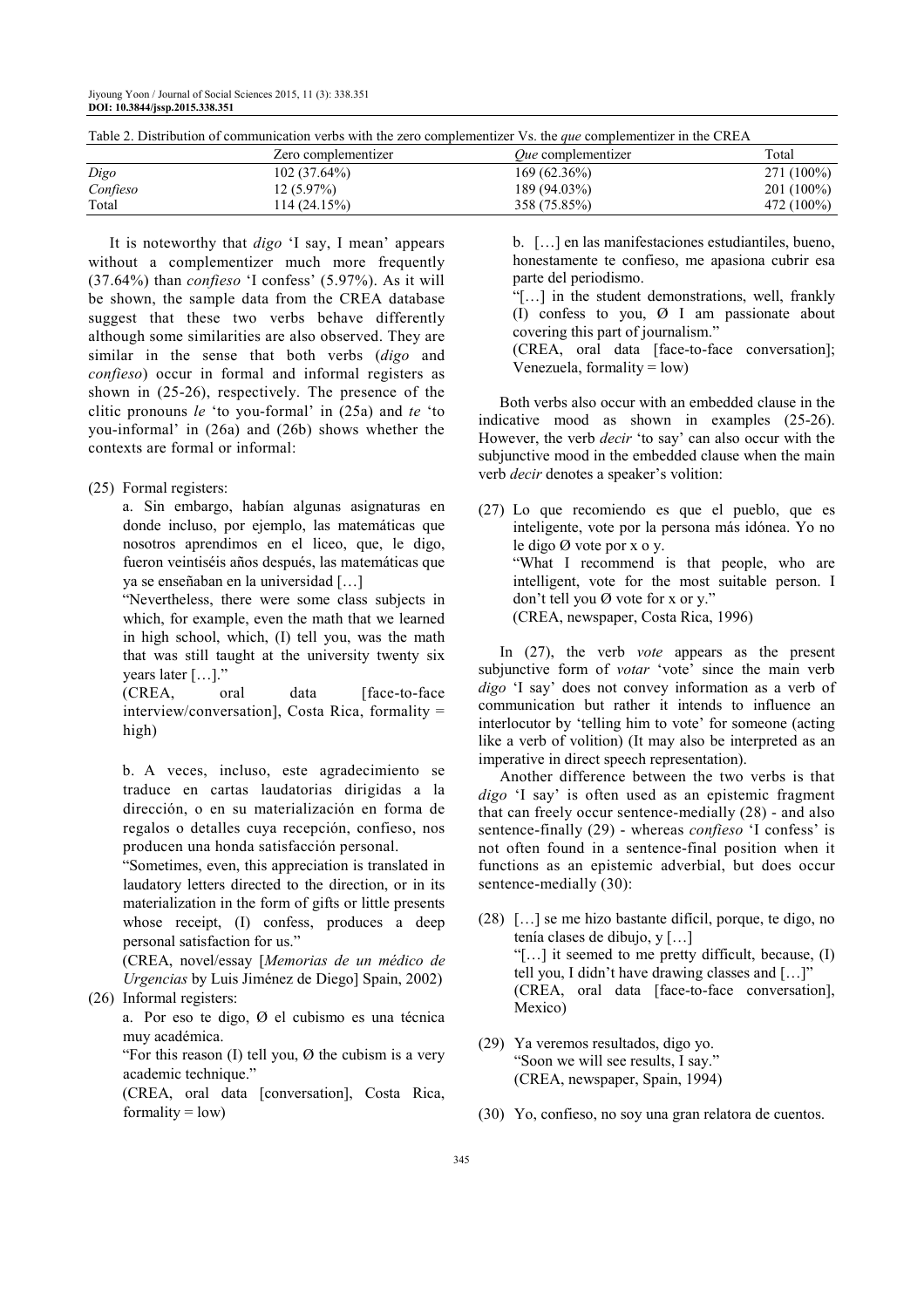"I, (I) confess, am not a great storyteller." (CREA, newspaper, Uruguay, 2001)

When *confieso* 'I confess' is used as a floated parenthetical in a sentence-final position, it is usually accompanied by the direct object pronoun *lo* 'it' as in (31-32). In this case, one can say that the verb *confesar* 'confess' does not function as a true epistemic fragment since the direct object pronoun *lo*  'it' refers to the entire preceding sentence; it should not be considered as an example of a verb with zero complementizer. It still seems worthwhile to point out that this expression *lo confieso* 'I confess it (it-I confess)' is prevalent in the sample data collected from the CREA database. Also note that *lo confieso* 'I confess it (it-I confess)' is commonly observed sentence-medially as well as in (33):

- (31) Durante mi juventud, en Holanda, era algo habitual. Me daba rabia, lo confieso. "During my youth, in Holland, it was something habitual. It infuriated me, (I) confess it." (CREA, newspaper, Spain, 1989)
- (32) Fui un borracho, lo confieso. Pero hace rato dejé la bebida. "I was a drunk, (I) confess it. But I quit drinking a while ago." (CREA, newspaper, Argentina, 1997)
- (33) Yo, lo confieso, no sentí mucha ilusión ante el suceso.

 "I, (I) confess it, wasn't thrilled about the happening." (CREA, essay [*Apaga... y vámonos. La televisión:* 

*Guía de supervivencia* by Joaquín Carbonell, Spain, 1992]

The observations and data analyses so far suggest that it seems reasonable to say that there are clearly some differences between *digo* 'I say' and *confieso* 'I confess', especially in terms of the degree of grammaticalization: The verb *decir* 'say' appears to be used more freely as a reanalyzed semantic unit which expresses the subjectivity of the speaker whereas the verb *confesar* 'confess' still exhibits some restriction.

## *Verbs of Volition and Desire*

Verbs of volition and desire are those verbs often cited as complement-taking verbs that can omit the complementizer *que* and take the embedded clause in the subjunctive. A wide range of verbs appear in the CREA data and this study analyzes the following verbs: *esperar* 'hope', *rogar* 'beg', *desear* 'desire', *pedir* 'ask', *suplicar* 'request, beg', *solicitar* 'request' and *recomendar* 'recommend'. Table 3 shows the distribution of these

volition and desire verbs that take the zero complementizer vs. the *que* complementizer in the CREA corpus (Mexico and Costa Rica), but the illustrated examples in (34-50) include data from other countries such as Spain.

As will be shown below, this verb group behaves quite differently from verbs of cognition and verbs of communication, in the sense that volition verbs omitting the complementizer (i) typically take the subjunctive in the embedded clause with the exception of *esperar* 'hope' in certain contexts; (ii) typically (but not exclusively) appear in a formal register; and (iii) are not often used as parenthetical fragments (with the exception of *esperar* 'hope').

The only verb that seems to appear as a parenthetical fragment is *esperar* 'hope' as in (34) contrasted by its non-fragment use in (35). It is interesting to note that when *esperar* 'hope' is used as a parenthetical fragment, the verb in the embedded clause appears in the indicative-typically, a future tense-rather than in the subjunctive, as in (34).

(34) *espero* **'I hope' as a floated parenthetical/fragment:**  a. En fin... son un montón de preguntas vitales

para mi existencia que se resolverán, espero, para el jueves.

 "In short…they are a lot of vital questions for my existence that will be resolved, (I) hope, by Thursday."

(CREA, Mexico, 2002)

 b. Chanes es un loco, murió en el circuito de un problema completamente distinto, que dentro de algunos días estará circulando, espero, por toda la prensa nacional.

 "Chanes is a crazy man, he died in a completely distinct ongoing problem, which within a few days will be circulated, (I) hope, by all the national newspapers."

 (CREA, novel [*Morir en el Golfo* by Héctor Aguilar Camín], Mexico, 1986)

# (35) *espero* **'I hope' as a non-fragment:**

 a. La imagen de Cristo es una copia del famoso escultor danés Thorvaldsen, que espero Ø le guste. "The image of Christ is a copy of the famous Danish sculptor Thorvaldsen, which (I) hope Ø you like."

 (CREA, novel [*El pavo real y la mariposa* by Alfonso Chase Brenes], Costa Rica, 1996)

 b. Acepto la apuesta, Arturo, y espero Ø pagues tú. "I accept the bet, Arturo and (I) hope  $\emptyset$  you pay." (CREA, novel *[¿Enfermera, doctora o santa?* by Rafael Olivera Figueroa], Mexico, 1991)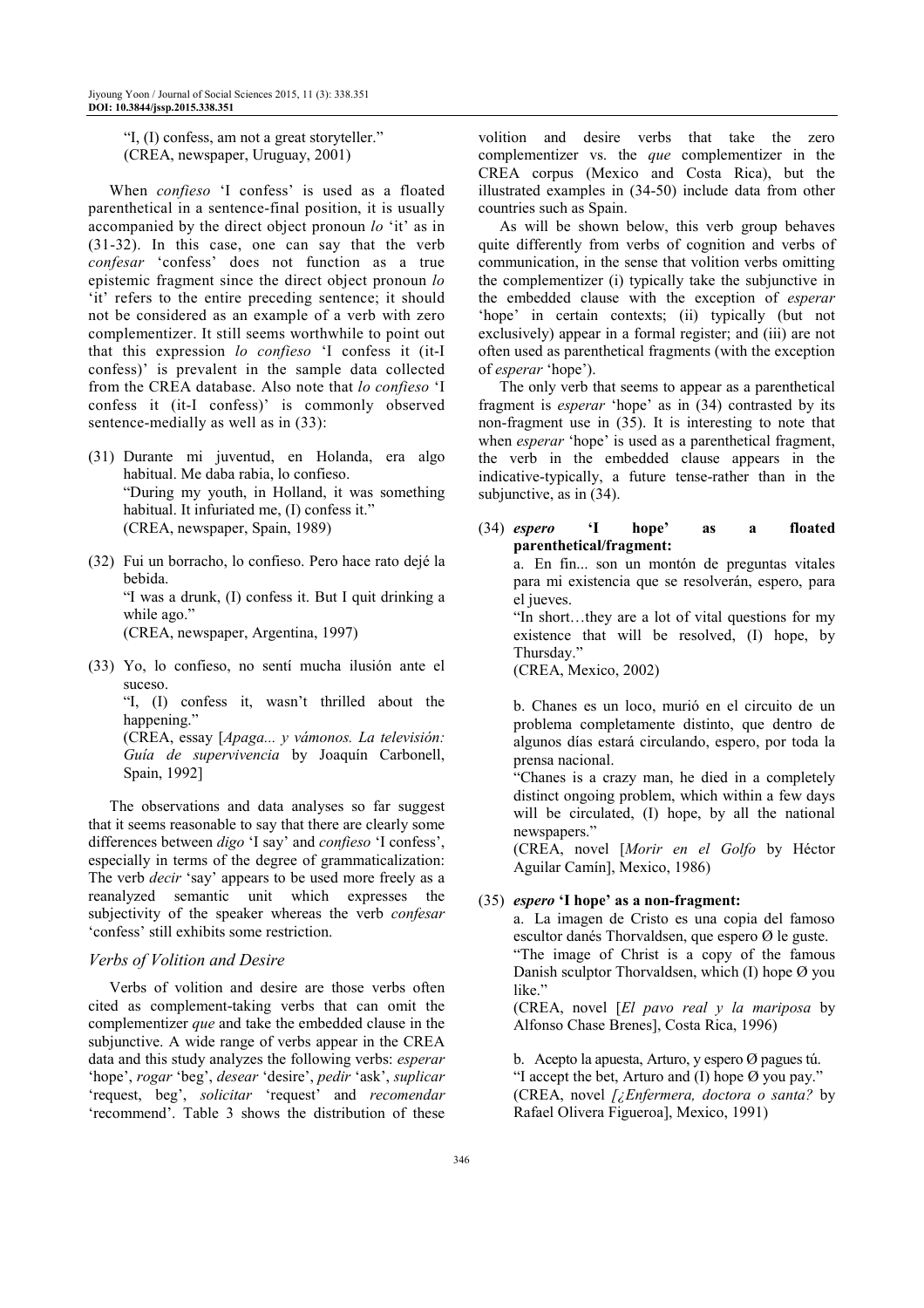| Table 5. Distribution of volition and desire verbs with the zero complementizer vs. the <i>que</i> complementizer in the CKEA |                     |                           |              |  |
|-------------------------------------------------------------------------------------------------------------------------------|---------------------|---------------------------|--------------|--|
|                                                                                                                               | Zero complementizer | <i>Oue</i> complementizer | Total        |  |
| espero                                                                                                                        | 28 (14.43%)         | 166(85.57%)               | 194 (100%)   |  |
| ruego                                                                                                                         | 44 (27.33%)         | 117(72.67%)               | $161(100\%)$ |  |
| deseamos'                                                                                                                     | $3(13.04\%)$        | $20(86.96\%)$             | $23(100\%)$  |  |
| pido                                                                                                                          | $20(11.90\%)$       | $148(88.10\%)$            | $168(100\%)$ |  |
| suplico                                                                                                                       | 27 (38.57%)         | 43 (61.43%)               | 70 (100%)    |  |
| solicito <sup>2</sup>                                                                                                         | 138 (56.56%)        | $106(43.44\%)$            | $244(100\%)$ |  |
| recomiendo                                                                                                                    | $2(9.52\%)$         | 19 (90.48%)               | $21(100\%)$  |  |
| Total                                                                                                                         | 114(24.15%)         | 358 (75.85%)              | 472 (100%)   |  |

Table 3. Distribution of volition and desire verbs with the zero complementizer Vs. the *que* complementizer in the CREA

<sup>1</sup>The verb *deseo* 'I desire' can also have a meaning of a noun 'a desire', thus, for the purpose of the data retrieval, the first person plural form of the verb (*deseamos* 'we desire') was used

<sup>2</sup>A high rate of occurrence of *solicito* is observed in the dataset of Mexico, especially in the formal speech with expressions such as *solicito autorice*/*consulte* 'I request (that) you authorize / consult'

In (34), *espero* 'I hope' is used as a parenthetical which can be interpreted as an adverbial such as *con suerte* 'hopefully'. Importantly, for this reason, the verbs in the 'embedded' clauses appear in the indicative mood (*se resolverán* 'they will be solved' and *estará* 'it will be'), not the subjunctive, since the apparent main verb *espero* 'I hope' does not really 'govern' the embedded clause to trigger the subjunctive mood. On the other hand, the examples in (35) show that the same verb *espero* 'I hope' is used as a true matrix verb that triggers the subjunctive mood as in *espero (que) le guste* 'I hope that you like it' (35a) and *espero (que) pagues tú* 'I hope that you pay' (35b).

Other volition/desire verbs, on the other hand, typically function as main verbs (with the zero complementizer) that take a true embedded clause – not as floated parentheticals and all the verbs in the embedded clauses appear in the subjunctive as expected. The examples are given in (36-39) below. Note that the first example (36) contains three verbs of volition (*pido* 'I ask', *ruego* 'I beg' and *ordeno* 'I order') without a complementizer, all of which take the subjunctive form of *cesar* 'to stop' (i.e., *cese* 'stopsubjunctive. $3<sup>rd</sup>$  pers. SG).

- (36) ¡En nombre de Dios les pido, les ruego, les ordeno, Ø cese la represión! "In the name of God (I) ask you, (I) beg you, (I) order you, Ø stop the repression." (CREA, newspaper, Costa Rica, 2003)
- (37) Si dije algo que pudiera ofenderles, les suplico Ø me disculpen. "If I said something that could offend you, (I) beg you (that) you forgive me." (CREA, novel [*Regina* by Antonio Velasco Piña], Mexico, 1992)
- (38) Así también solicito a la Secretaría Ø envíe invitaciones oficiales […] "In this way (I) also request the ministry (that) they send official invitations [...]"

(CREA, oral data [public speech], Mexico)

(39) Para mayor información de este tema recomiendo Ø se lea un libro que se titula […] "For more information about this topic (I) recommend (that) one read a book that is entitled  $[\ldots]$ "

 (CREA, essay [*Lo que el vino se llevó* by Armando Barriguete Castellón], Mexico, 1996)

Some of these volition verbs are sometimes used as a 'pseudo-fragment' that appears to be standing alone as a parenthetical, but in fact, with a direct object pronoun *lo* 'it' which refers to the entire sentence. The examples in (40-41), therefore, do not necessarily represent true cases of parentheticals. We have observed a similar case with the verb *confesar* 'confess' as in *lo confieso* 'I confess it':

- (40) ¿Y quién será el objeto de mi amor? No te horrorices otra vez, te lo suplico. "Who will be the object of my love? Don't be terrified again, (I) beg it of you." (CREA, theater [*Las cartas de Mozart* by Emilio Carballido], Mexico, 1975)
- (41) No vuelvas con él, por favor. Si no quieres hablar de acuerdo pero, te lo ruego, no regreses. "Don't go back with him, please. If you don't want to talk about an agreement but, (I) beg it of you, don't go back." (CREA, novel [*Días de ira* by Jorge Volpi], Mexico, 1994)

Finally, the data from CREA suggest that verbs of volition/desire without a complementizer are used in both formal and informal contexts; however, it seems that the omission of the complementizer *que* in volition/desire verbs is more common with a formal register rather than with an informal one (cf. Brovetto (2002)). The verb *suplico* 'request, beg' alone, for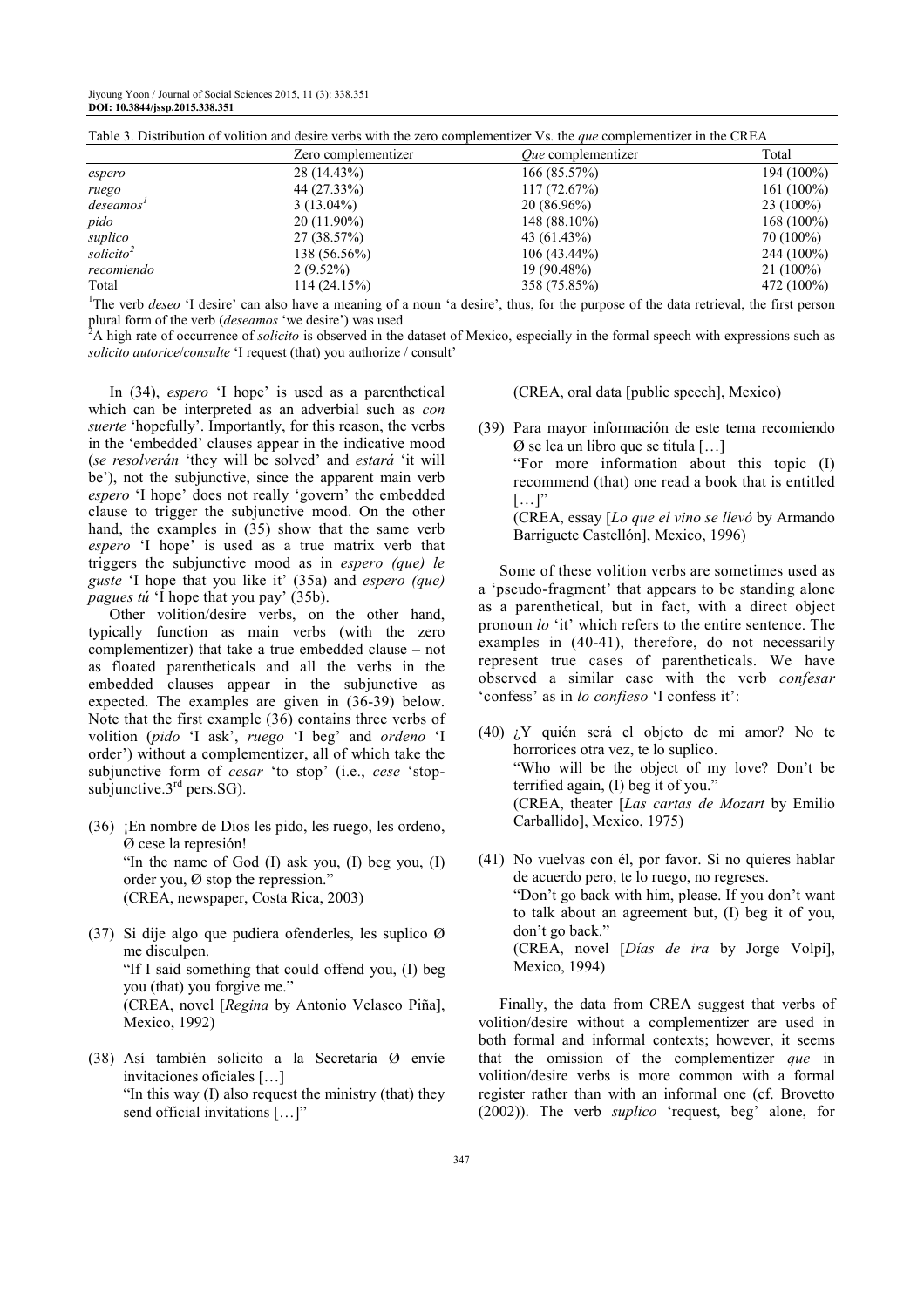example, has 27 occurrences in which it appears without the complementizer and among them, 26 examples are used in formal contexts. This is one of the differences that we can observe between volition verbs, on the one hand and cognition verbs and communication verbs, on the other. Recall that cognition verbs and communication verbs with the zero complementizer do not show a particular preference for one register over another (i.e., formal Vs. informal), but the analysis of the data in this study suggests that the volition verb group without a complementizer appears to show a clear preference for a formal register. In the examples below, we can observe examples of volition verbs with the zero complementizer in both formal (42-46) and informal contexts (47-50):

Formal register:

- (42) Por favor, le ruego Ø se levante. "Please, (I) beg you (that) you stand up." (CREA, novel [*Regina* by Antonio Velasco Piña], Mexico, 1987)
- (43) […] nos ha hecho llegar una queja, que deseamos Ø sea rápidamente atendida por los servicios sociales […] "[…] a complaint has arrived to us, which (we) desire (that) it could be attended to promptly by the social services […]" (CREA, newsletter, Spain, 1998)
- (44) […] señor Presidente, le pido Ø me autorice unos breves minutos para culminar esta exposición. "Mr. President, (I) ask you (that) you authorize me a few brief minutes to finalize this exposition." (CREA, oral data [public speech], Mexico,  $formality = high$
- (45) Caballeros, les suplico Ø tengan la bondad de salir de la alberca […] "Gentlemen, (I) request you (that) you be kind enough to leave the pool  $[...]$ . (CREA, novel [*Las rojas son las carreteras* by David Martín del Campo], Mexico, 1976)
- (46) Le recomiendo Ø pase al servicio de otorrinolaringología […] "(I) recommend to you (that) you go to the otolaryngology service […]" (CREA, novel *[¿Enfermera, doctora o santa?* by Rafael Olivera Figueroa], Mexico, 1991)

Note that the formal vs. informal registers can be distinguished when there is a clitic pronoun *le* 'to-you (formal)' as in (42), (44), (45) and (46) and *te* 'to you (informal)' as in (47-50) (A reviewer mentions that the use of address forms in the Spanish-speaking world is rather complex, thus the presence of the clitic pronouns *te* Vs. *le* does not necessarily endorse the informal vs. formal registers, respectively). It should be noted again that the omission of the complementizer is attested in many examples of formal register in the CREA data, but not many examples are found with an informal register. Informal register:

- (47) Es que espera  $\varnothing$  te cases con ella tan pronto como el otro sea cliente de funeraria. "The thing is that (he) hopes  $\varnothing$  you marry her as soon as the other guy is a funeral client." (CREA, novel [*El caso 117.720* by Carmen Naranjo], Costa Rica, 1987)
- (48) Te ruego Ø me acojas en tu revista -fuerte, libre, elocuente- para aclarar algo que […] "(I) beg you (that) you accept me in your strong, free and eloquent magazine in order to clarify something that  $[\dots]$ " (CREA, newspaper, Mexico, 1996)
- (49) Y humildemente te pido Ø me dejes darte un abrazo de Navidad y otro de agradecimiento. "And (I) ask you humbly (that) you let me give you a Christmas hug and another for my appreciation." (CREA, novel *[¿Enfermera, doctora o santa?* by Rafael Olivera Figueroa, Mexico, 1991)
- $(50)$  [...] te solicito  $\Omega$  gires tus apreciables instrucciones a quien corresponda […] "[…] (I) request you (that) you issue your important instructions to whom it may concern […]" (CREA, newspaper, Mexico, 1996)

To summarize, verbs of volition/desire without a complementizer distinguish themselves from verbs of cognition and verbs of communication. While the latter groups of verbs seem to exhibit a higher degree of grammaticalization as shown in many attested examples of verbs used as floated parentheticals, verbs of volition/desire more commonly occur as matrix verbs without a complementizer, which preserves the word order and usual subjunctive form in the embedded clause (i.e., a matrix verb  $+$  (*que*)  $+$  an embedded clause in the subjunctive).

#### *Verbs of Emotion*

Data for two verbs of emotion that are commonly used without complementizers were extracted mainly from the CREA database of Costa Rica, Mexico and Spain: *lamento* 'I lament/regret' and *temo* 'I suspect'/*me temo* 'I am afraid'. Table 4 shows the distribution of these emotion verbs that take the zero complementizer vs. the *que* complementizer in the CREA corpus of Costa Rica, Mexico and Spain.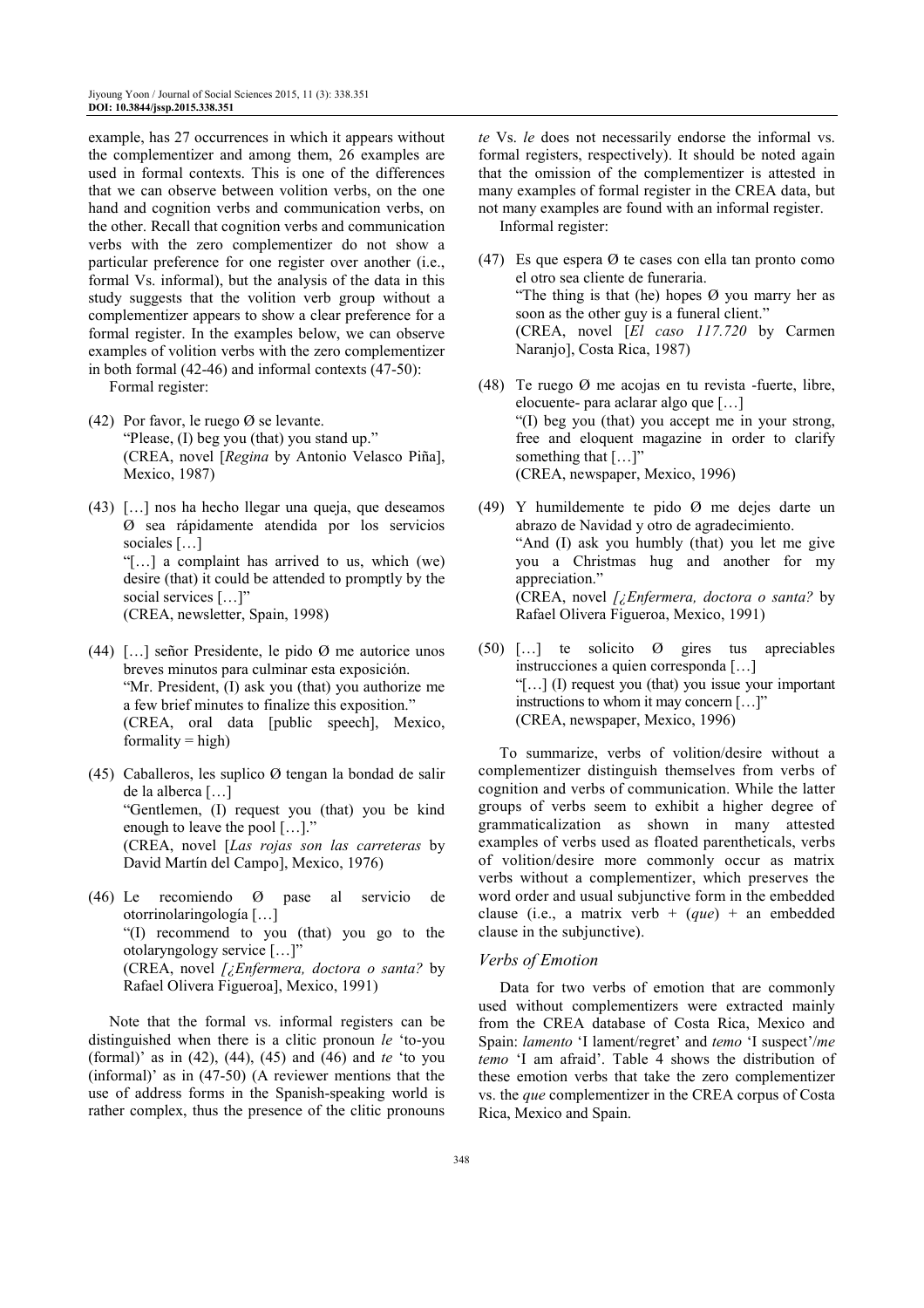| Table +. Distribution of chrotten verbs with the zero complementated vs. the <i>que</i> complementated in the Create |                     |                           |              |  |  |
|----------------------------------------------------------------------------------------------------------------------|---------------------|---------------------------|--------------|--|--|
|                                                                                                                      | Zero complementizer | <i>Oue</i> complementizer | Total        |  |  |
| lamento                                                                                                              | $4(4.21\%)$         | 91 (95.79%)               | $95(100\%)$  |  |  |
| temo / me temo                                                                                                       | 59 (7.07%)          | 776 (92.93%)              | 835 (100%)   |  |  |
| Total                                                                                                                | $63(6.77\%)$        | 867 (93.23%)              | $930(100\%)$ |  |  |

Table 4. Distribution of emotion verbs with the zero complementizer Vs. the *que* complementizer in the CREA

These two verbs behave differently in several respects. First of all, very few examples were found for *lamentar* 'lament' with the zero complementizer (4 occurrences out of 95 examples) when all the datasets from Costa Rica, Mexico and Spain were consulted, as most examples of *lamentar* appear with other types of complementation such as a noun phrase (e.g., *lamento esta debilidad* 'I lament this weakness'), a full sentential complement with the complementizer *que* (e.g., *lamento que se vayan* 'I lament that they leave') and an infinitival complement (e.g., *lamento verte aquí* 'I lament seeing you here'). An example of *lamento* 'I lament' with the zero complementizer is given in (51):

(51) […] presentan muy característicos ejemplos a los que lamento Ø no se hayan agregado alguno de los últimos de José María Rodríguez Acosta. "They present very characteristic examples to which (I) lament (that) some of the most recent pieces of José María Rodríguez Acosta were not added." (CREA, newspaper, Spain, 1991)

The example in (51) shows a non-fragment use of *lamentar* 'lament', which simply occurs without a complementizer. This verb never seems to occur as a parenthetical at least in the dataset I consulted. In fact, it has been pointed out in Gonzálvez-García (2014) that *lamentar* 'lament', being a factive verb, does not allow floated parentheticals as shown in (52):

(52) \*Que se levante COMP PASS raise-SBJV.PRS.3SG la sesión, yo lamento. the session I regret-PRS.1SG (example from Gonzálvez-García (2014:189 [11c])

On the other hand, examples of *temer* without a complementizer were more frequently found in the same dataset (59 out of 835 occurrences [7.07%]) and it is also encountered as both a main verb (53) and a parenthetical fragment (54):

(53) Anda, apresúrate, ya nos vamos. No llega el español amigo de Don Enrique y yo temo Ø nos hagan antes una visita. "Come on, hurry up, we are leaving. The Spanish friend of Don Enrique is not arriving and I suspect (that) they will visit us before."

 (CREA, novel [*Duerme* by Carmen Boullosa], Mexico, 1994)-informal register

(54) La fecha, me temo, no es casual […] "The date,  $(I)$  am afraid, is not by chance  $[...]$ " (CREA, novel [*Soldados de Salamina* by Javier Cercas], Spain, 2001)

Note, however, that when *temer* is used as a fragment, it is usually the reflexive construction of *temer*, that is, *temerse* 'be afraid-oneself', which is interpreted as 'be afraid'. In such a case, the verb in the 'embedded' clause is in the indicative, as in *no es casual* 'it is not by chance (no-is. IND.PRES. chance)' in (54) (Note that *Temer* with a reflexive pronoun (*me temo* 'I am afraid) is also found once with the subjunctive mood (not the indicative) when it is used as a main verb (i.e., as a non-fragment):

[..] pero me temo Ø no lo vaya aceptar. "[…] but I am afraid (that) he will not accept it." (CREA, novel *[¿Enfermera, doctora o santa?* by Rafael Olivera Figueroa], Mexico, 1991)).

When *temer* is used as a non-parenthetical fragment, that is, as a main verb as in (53), the subjunctive mood is used as in *hagan* 'they do.SUBJ.PRES'. In this case, *temer* without a reflexive pronoun means 'suspect' (For the meaning of *temer* and *temerse*, the online dictionary of the Real Academic Española was consulted).

It is noteworthy that when *me temo* (as a reflexive construction) 'I am afraid' is used as a parenthetical, it normally occurs sentence-medially according to all the examples extracted from the CREA dataset of Costa Rica, Mexico and Spain (55-56), but no example is found with *me temo* 'I am afraid' appearing sentence-finally. Also note that the expression *mucho me temo* 'I am very afraid' is found often as a floated parenthetical as in (55):

(55) El resto de la población, mucho me temo, seguirá siendo simple consumidora de las cadenas generalistas. "The rest of the population, (I) am very afraid, will continue to be a simple consumer of the general chains." (CREA, newspaper, Spain, 1994)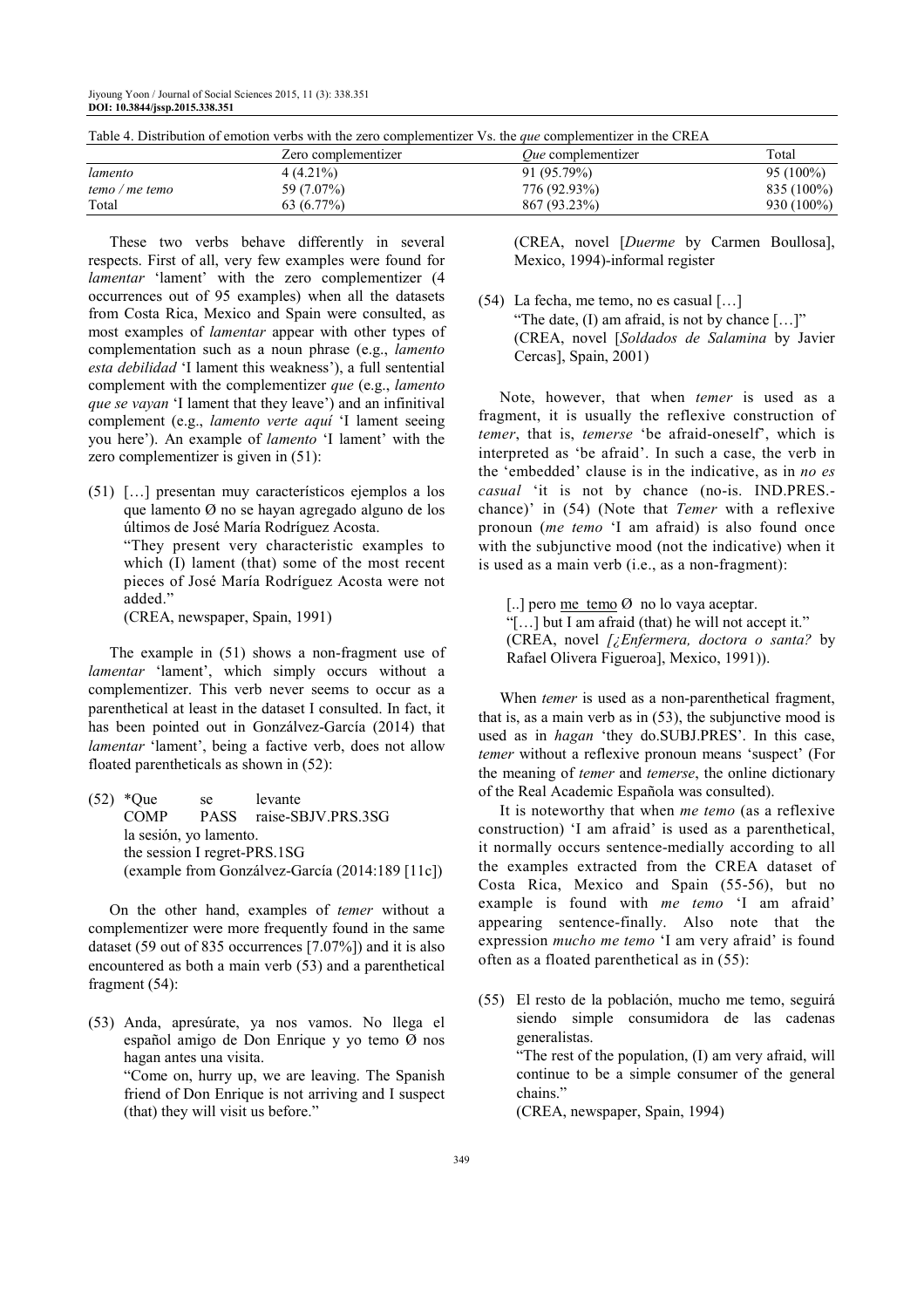(56) Estas últimas, me temo, han de acabar en despotismos militares. "These last ones, (I) am afraid, will end up in military despotism.' (CREA, essay [*De teólogos, pragmáticos y geopolíticos* by José Luis Orozco], Mexico, 2001)

In summary, the analysis of the data of the two sample verbs of emotion (*lamento* 'I lament' and *temo/me temo* 'I suspect/I am afraid) suggests that the degree of grammaticalization does not appear to be uniform. While *lamento* 'I lament' without a complementizer is not frequently found in the data, *temo/me temo* 'I suspect/I am afraid' with the zero complementizer is more commonly found. Moreover, the examples of *temo/me temo* 'I suspect/I am afraid' show usages of a parenthetical, which suggests some degree of a grammaticalization process with this verb.

# **Closing Remarks**

I have shown that the zero-complementizer phenomenon in Spanish is quite complex as it involves several interacting factors that can contribute to the likelihood of the omission. It is not necessarily the subjunctive or the irrealis meaning of the embedded clause, nor the formal register that automatically triggers the omission of the complementizer in Spanish. It is rather the semantics of the matrix verb interacting with all those factors that plays an important role in contributing to the omission of the complementizer.

Data analysis has revealed that verbs of cognition such as *creo* 'I believe', *pienso* 'I think' and *supongo* 'I suppose/I guess' omit the complementizer frequently. These verbs are used as a main verb without a complementizer (i.e., non-fragment use), but also as a floated parenthetical that freely occurs sentence-medially and finally. Verbs of communication (*digo* 'I say' and *confieso* 'I confess') also exhibit similar behaviors as verbs of cognition, in the sense that they appear as 'complement-introducing main verbs' (i.e., nonparenthetical), but also as a parenthetical that acts like an adverbial occurring sentence-medially (e.g., *digo* 'I say' and *confieso* 'I confess') or sentence-finally (e.g., *digo* 'I say'). I propose, therefore, that both verbs of cognition/mental act and verbs of communication/utterance exhibit a higher degree of a grammaticalization process than other groups of verbs such as verbs of volition/desire (e.g., *ruego* 'I beg', *deseo* 'I desire', *suplico* 'I beg', *solicito* 'I request') and verbs of emotion (e.g., *lamento* 'I lament') where most verbs do not tend to stand alone as an adverbial parenthetical when omitting the complementizer. In fact, Kärkkäinen (2003) pointed out in her English data analysis that verbs of cognition such as *know*, *think*,

*believe* and *remember* and utterance verbs such as *say* "act in the same way as epistemic phrases" since both semantic groups of verbs do not use *that* as a complementizer and "appear as more or less fixed formulae" (Kärkkäinen, 2003). An 'epistemic phrase', according to Kärkkäinen (2003), may include the following features: (i) Verbs of cognition and perception as well as utterance verbs; (ii) generally a  $1<sup>st</sup>$  person subject (e.g., *I think, I guess*); and (iii) generally the present tense of the verb. My Spanish data for verbs of cognition and verbs of communication/utterance also confirm these criteria, thus corroborating the hypothesis that these semantic groups of verbs undergo a high degree of grammaticalization in which verbs without a complementizer are becoming an adverbial that may compete with other existing forms of adverbial expressions such as *en mi opinión* 'in my opinion' (for *creo* 'I think', for example). Thus, when there is no complementizer *que*, the main verb in these semantic groups is reanalyzed as an epistemic discourse marker by language users, which, in turn, can freely occur in positions other than sentenceinitial. This is not always the case for verbs of volition and verbs of emotion. Even among these verb groups, I have also shown that some verbs (e.g., *espero* 'I hope') tend to appear as a floated parenthetical more frequently than other verbs (e.g., *deseo* 'I desire'), which suggests a certain degree of the grammaticalization process even if it may not be as obvious as in the cognition and utterance verbs. I propose, therefore, that the degree of grammaticalization differs from verb to verb, as well as from verb class to verb class. This is an ongoing process of language change and, as such, diachronic studies that examine this grammaticalizing construction from the past to the present may be able to provide a picture from a different angle for such a change. In addition, more thorough corpus analyses to find possible factors favoring the omission of the complementizer in Spanish would also help answer some remaining questions for future research.

## **Acknowledgement**

I would like to thank the two anonymous reviewers for their valuable comments and suggestions. All remaining errors are mine.

## **References**

Brovetto, C., 2002. Spanish clauses without complementizer. Proceedings of the 29th Linguistic Symposium on Romance Languages, Apr. 8-11, John Benjamins, Amsterdam, Philadelphia, pp: 33-46. DOI: 10.1075/cilt.220.04bro